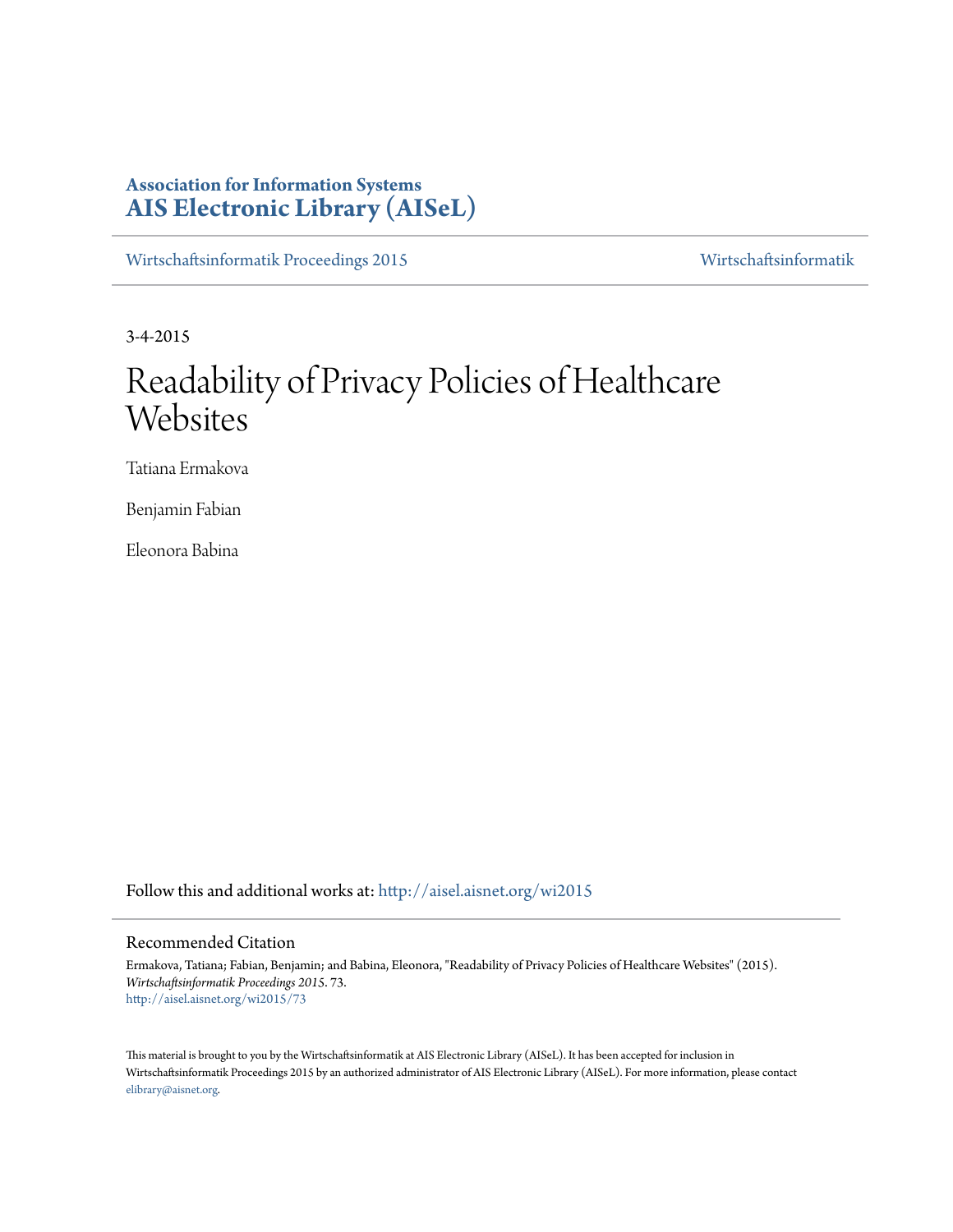# **Readability of Privacy Policies of Healthcare Websites**

Tatiana Ermakova<sup>1</sup>, Benjamin Fabian<sup>2</sup>, and Eleonora Babina<sup>2</sup>

<sup>1</sup> Department of Information and Communication Management, Technical University of Berlin, Berlin, Germany

tatiana.ermakova@tu-berlin.de

<sup>2</sup> Institute of Information Systems, Humboldt-Universität zu Berlin, Berlin, Germany [{bfabian,babinael}@wiwi.hu-berlin.de](mailto:bfabian,%20%7d@hu-berlin.de)

**Abstract.** Health-related personal information is very privacy-sensitive. Online privacy policies inform Website users about the ways their personal information is gathered, processed and stored. In the light of increasing privacy concerns, privacy policies seem to be an important mechanism for increasing customer loyalty. However, in practice, consumers only rarely read privacy policies, possibly due to the common assumption that policies are hard to read. By designing and implementing an automated extraction and readability analysis toolset, we present the first study that provides empirical evidence on readability of over 5,000 privacy policies of health websites and over 1,000 privacy policies of top e-commerce sites. Our results confirm the difficulty of reading current privacy policies. We further show that health websites' policies are more readable than top e-commerce ones, but policies of non-commercial health websites are worse readable than commercial ones. Our study also provides a solid policy text corpus for further research.

**Keywords:** Privacy, Privacy Policies, Readability, Healthcare.

# **1 Introduction**

Healthcare websites are currently popular among Internet users. Seven out of ten US Internet users admit having looked up online for health information in 2012 [\[1\]](#page-13-0). However, in spite of critique [\[2\]](#page-13-1), most healthcare websites practice collecting, analyzing and sharing their consumers' information with interested third parties [\[3,](#page-13-2) [4\]](#page-13-3). Consumers increasingly worry about their online privacy owing to these practices [\[5\]](#page-13-4). Moreover, revealed medical information can be further misused, e.g., by healthcare product retailers sending prescription reminders and promotional letters for new healthcare products and by employers making their decisions [\[6-](#page-13-5)[8\]](#page-13-6).

Websites are supposed to use privacy policies to inform the customers about their practices of collecting and using their personal information. In the presence of increasing privacy concerns, privacy policies are essential [\[9\]](#page-13-7). Moreover, self-reported privacy statements with a strong guarantee of security are found even more effective than third-party seals regarding customers' willingness to disclose various types of personal information [\[10\]](#page-13-8). However, practice shows that Internet users only rarely

<sup>12&</sup>lt;sup>th</sup> International Conference on Wirtschaftsinformatik.

March 4-6 2015, Osnabrück, Germany

Ermakova, T.; Fabian, B.; Babina, E. (2015): Readability of Privacy Policies of Healthcare Websites, in: Thomas. O.; Teuteberg, F. (Hrsg.): Proceedings der 12. Internationalen Tagung Wirtschaftsinformatik (WI 2015), Osnabrück, S. 1085-1099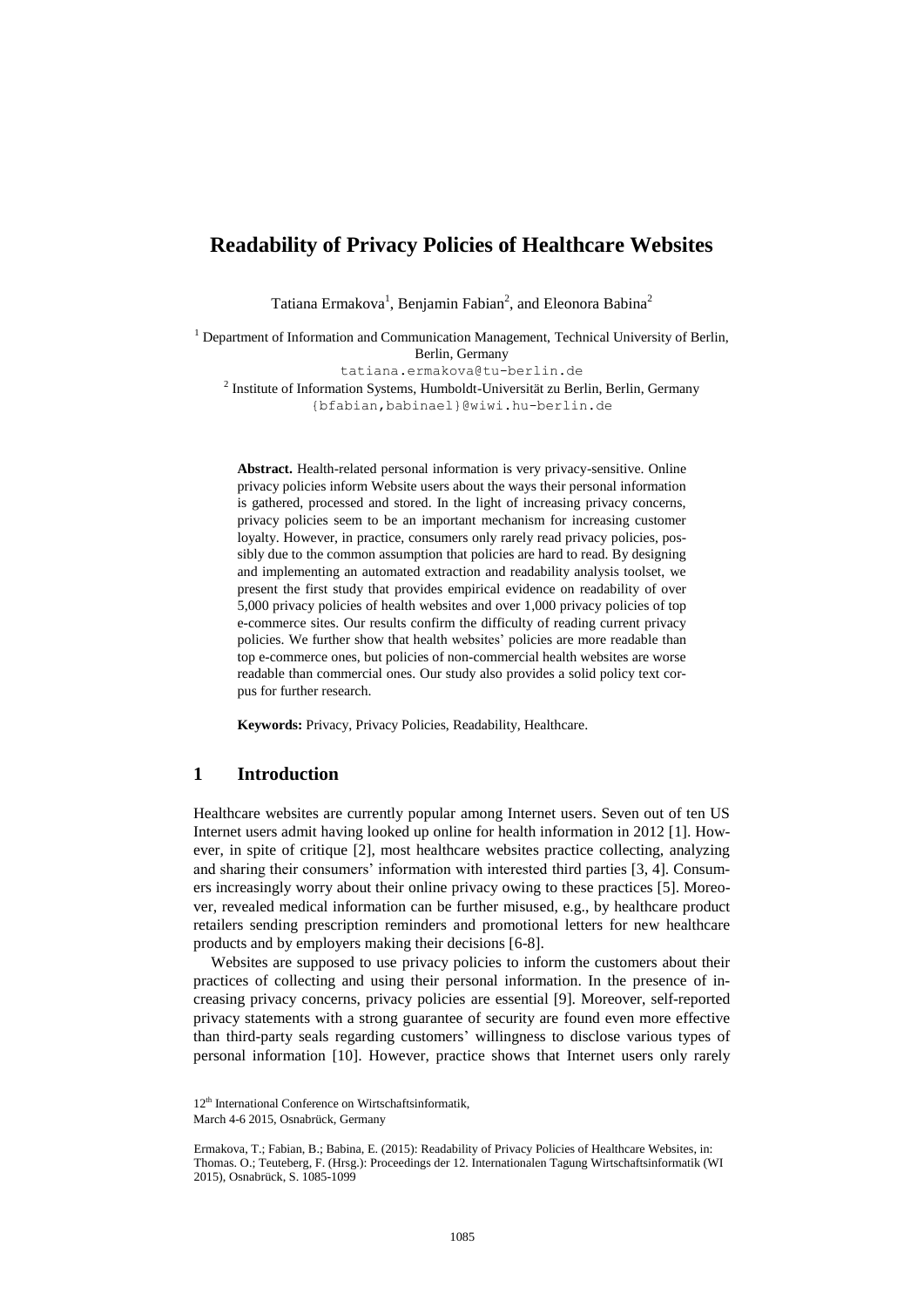read privacy policies [\[11-](#page-13-9)[13\]](#page-13-10) and prefer third-party seals and other alternatives to reading privacy policies [\[9\]](#page-13-7). One of the reasons privacy policies are often ignored could be their lacking readability [\[14-](#page-13-11)[18\]](#page-14-0). Perceived comprehension of privacy notices was shown to positively impact people's reading of privacy policies and trust in the notice [\[9\]](#page-13-7). In [\[19](#page-14-1)[-22\]](#page-14-2), readability of a privacy policy was even found to be positively associated with user's trust towards the website.

In our study, we thoroughly examine the reading level of privacy statements of healthcare websites and therefore their efficiency to communicate their attitudes regarding consumers' privacy which influence the formation of consumers' behavior. Previous studies regarding readability of privacy policies are based on small sample sizes of 55 [\[14\]](#page-13-11) and 75 [\[18\]](#page-14-0). Our work provides a sample of privacy policies that is two orders of magnitude larger than investigated in earlier work and is thus representative. This sample has been automatically extracted from health websites. Here, we designed and employed a sophisticated automated extraction and analysis toolset. To the best of our knowledge, such an approach has never been used in similar research projects. Further, since there is no established single metric for readability in linguistic literature, we use a broader number of readability measures to provide a more complete and reliable picture of the readability level of privacy policies of healthcare websites and explore them in a more detailed statistics summary. We further investigate the readability of privacy policies of 5,431 healthcare websites compared to 1,166 top e-commerce websites based on these well-established readability measures. Finally, we statistically analyze whether commercial and non-commercial healthcare websites differ in their readability of privacy policies.

The paper is structured as follows. We first provide a theoretical background on privacy and readability of privacy policies in general as well as in the healthcare context. Then, we present the method which we used to obtain our data set, including a software prototype for readability analysis. This is followed by the analysis and results. The paper concludes with a discussion of the key findings, limitations and directions for future research.

# **2 Theoretical Background**

#### **2.1 Privacy**

There is no single definition or interpretation of the term "privacy" in the literature [\[23,](#page-14-3) [24\]](#page-14-4) due to its broad meaning and diverse historical use. The global and open nature of the Internet put personal information at risk of being easily collected and misused [\[24,](#page-14-4) [25\]](#page-14-5). In the light of these changes, the IS research community defines privacy as individuals' ability to control for themselves when, how and to what extent information about them is communicated to others [\[26\]](#page-14-6). Various laws and regulations such as *Directive 95/46/EC of the European Parliament and of the Council* [\[27\]](#page-14-7) and *Health Insurance Portability and Accountability Act* of 1996 (HIPAA) [\[28\]](#page-14-8) attempt to protect individuals' information privacy. Nevertheless, according to the research conducted by the data privacy management company TRUSTe in mid-December 2013, Internet users are high concerned about their privacy on the Internet: 92% of US con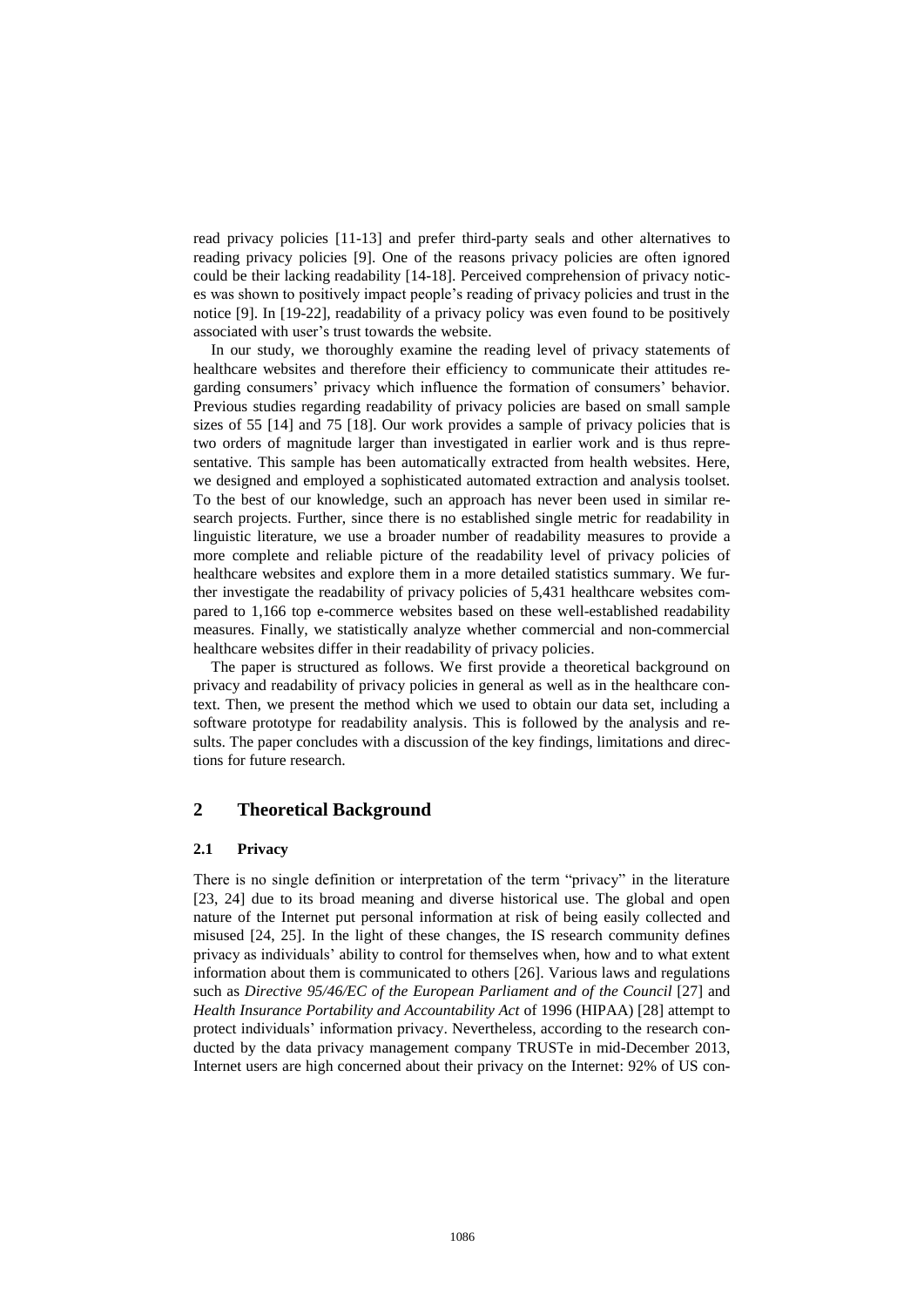sumers and 89% of British consumers admit worrying about their online privacy [\[5\]](#page-13-4). Interestingly, according to an earlier study conducted by Pew Research Center in September 2012 [\[1\]](#page-13-0), while 72% of US Internet users say they looked online for health information in 2012, almost eight out of ten searches for medical information were started in the search engine such as Google, Bing or Yahoo. Another 13% of online health seekers who remembered their last time they went online for health information started their search at sites focusing on health information.

Many websites and web platforms offer information or services in exchange for users' personal data. They collect information about the users, their needs and preferences in order to strategically use or sell this data for promotional purposes. It appears that patients unwillingly [\[2\]](#page-13-12) or unknowingly trade their right for information privacy in return for medical information [\[29\]](#page-14-9), as well. A recent study by [\[3\]](#page-13-2) discovers that 13 out of examined 20 popular websites specializing in healthcare applied one or more tracker elements. The investigation initiated with respect to 80 PHR (personal health records) and EHR (electronic health records) websites [\[4\]](#page-13-3) similarly shows that many of them sell medical information, use external software to scan the webpage content and track user behavior for targeted advertising. Medical information can be used by healthcare product retailers for sending prescription reminders and promotional letters for new healthcare products and by companies for basing their employment decisions on. Among potential harms, there are also impaired reputations [\[6-](#page-13-5)[8\]](#page-13-6) and ruined personal credit history. Recently, about 4.5 million patients were put at heightened risk of identity theft as their medical records, including their names, social security numbers, physical addresses, birthdays and telephone numbers were stolen by criminals who broke into computers of Community Health Systems operating 206 hospitals across the United States [\[30\]](#page-14-10).

Almost ninety percent of both US and British Internet users admit avoiding companies that do not protect their privacy [\[5\]](#page-13-4), what is in line with the IS research community repeatedly concluding that Internet users' privacy concerns are one of the most formidable barriers to people intending use of e-services [\[7,](#page-13-13) [31\]](#page-14-11).

#### **2.2 Privacy Policies**

Websites usually use privacy policies to communicate their privacy attitude to their customers [\[13,](#page-13-10) [32\]](#page-14-12). US Legal Dictionary defines a privacy policy in the online context as "*a statement that declares a firm's or website's policy on collecting and releasing information about a visitor*" [\[33\]](#page-14-13).

Nowadays, policy content can be represented in many conceivable formats. A vast majority of websites utilize a natural language format. Another text-based format known as the *Platform for Privacy Preferences* (P3P) protocol was developed by the World Wide Web (WWW) Consortium in order to "*enable Websites to express their privacy practices in a standard format that can be retrieved automatically and interpreted easily by user agents*" [\[34\]](#page-14-14). However, P3P was often criticized for being too complex and confusing for an average user and the P3P working group was closed in 2006 [\[34\]](#page-14-14). An approach for semi-automated privacy policy feature extraction is presented in [\[35\]](#page-14-15), leveraging natural language processing and crowdsourcing. Since or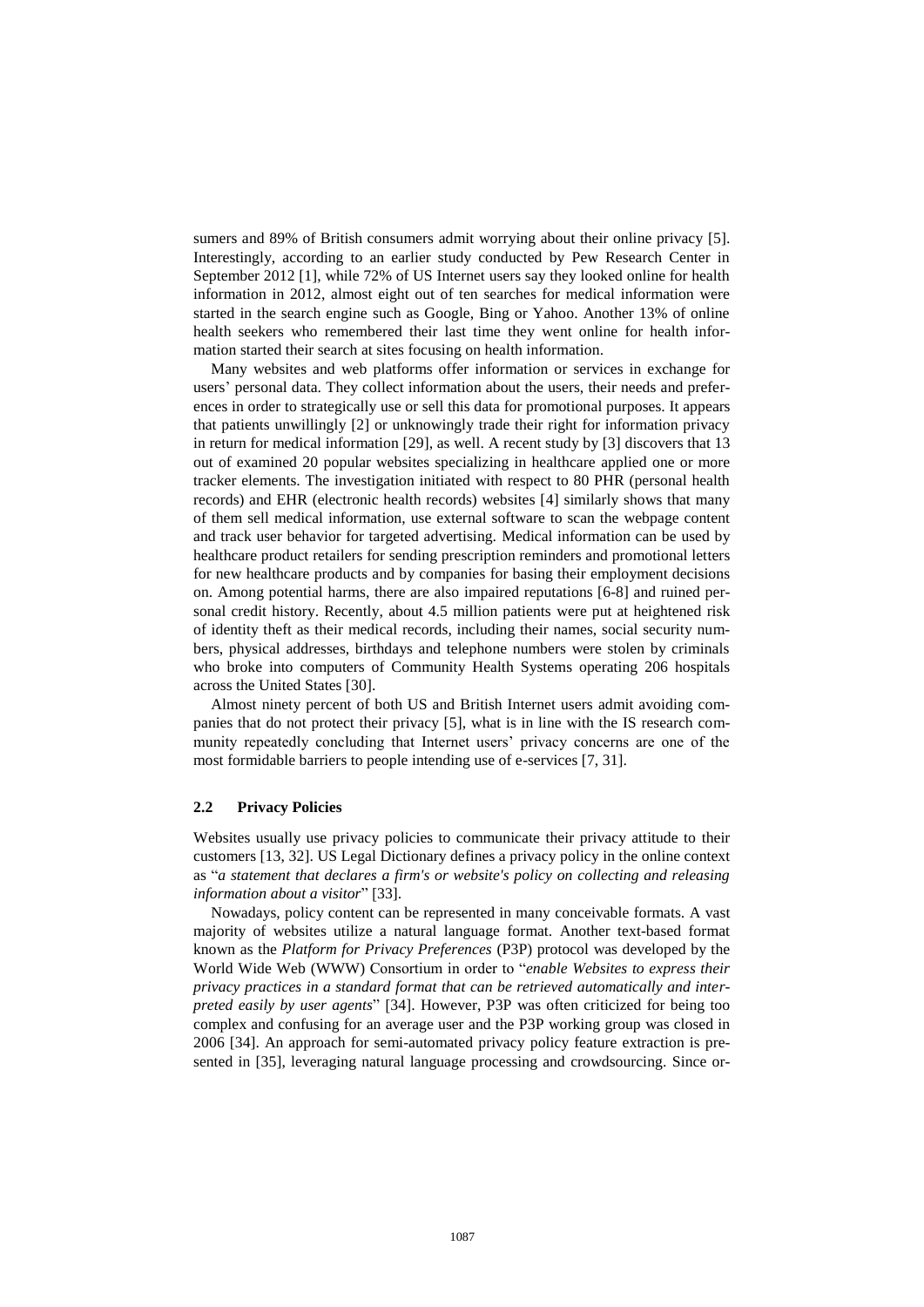ganizations usually have conflicting goals of creating notices that are easy to understand but also complete and legally compliant, the concept of *Multilayered Notices* was introduced [\[36\]](#page-14-16). In attempts to facilitate the overview over privacy policy content, researchers also created a number of graphical solutions. For example, the *Privacy Nutrition Label* developed by [\[37\]](#page-14-17) works with P3P policies and displays the content in a graphical matrix which shows the types of data collected and the usages of this data. Similarly, the solution *"KnowPrivacy"* suggested by [\[38\]](#page-14-18) is an icon-based policy summary. Nonetheless, [\[39\]](#page-15-0) found evidence that presenting content of a privacy policy as a grid with the help of icons and colors did not improve comprehension in comparison to natural language policies.

Even in the presence of significant online privacy concerns [\[5\]](#page-13-4), empirical evidence reveals that privacy policies are only consulted in 26% of cases where a policy is available [\[13\]](#page-13-10). Similarly, in a privacy study on Facebook, 77% of respondents claimed not to have read the privacy policy [\[11\]](#page-13-9). Several factors might explain the fact why privacy policies are not read. According to the US national phone survey conducted by the Annenberg Public Policy Center in 2005, most Internet users falsely believe that the presence of a privacy policy on a website means the site will not share their personal information with other websites and companies [\[40\]](#page-15-1). Similarly, the presence of a privacy statement on a website was found to positively influence users' beliefs about their privacy being better protected on the website [\[41\]](#page-15-2), on the amount of personal information they were eager to disclose to the website [\[42\]](#page-15-3), their trust towards the website [\[13\]](#page-13-10), and willingness to purchase on the website [\[13,](#page-13-10) [43\]](#page-15-4). However, another explanation of Internet users ignoring privacy policies could be the psychological process of habituation observed by [\[12\]](#page-13-14) in the context of consumers' desensitization to certain privacy concerns due to the increased number of reported data breaches. Analogically, it can be supposed that consumers get used to the fact that privacy policies are long, confusing and poorly written and therefore decide not to read them in the future. Studies show that privacy policies often use specific terminology unknown to a common user [\[16\]](#page-13-15). The average privacy policy requires two years of college level education to get comprehended [\[14\]](#page-13-11). Even the most readable policies are found to be too difficult to read [\[17\]](#page-13-16). The language of online privacy policies was found to rather downplay privacy issues and mitigate questionable practices [\[32\]](#page-14-12). As recently observed, many (even highly rated) mobile health app privacy policies do not even focus on the app [\[15\]](#page-13-17). Based on [\[44\]](#page-15-5), Internet users possibly base their decision of either to ignore a privacy policy or not on a personal benefit/loss analysis, comparing the reduction of the information asymmetries and perceived costs of reading privacy policies, e.g., time cost.

#### **2.3 Readability**

Readability of privacy policies appears to be essential in people's decisions whether to read them or not. In general, when texts exceed the reading level of readers, they usually stop reading [\[9,](#page-13-7) [45\]](#page-15-6). Moreover, several studies tested and revealed a positive association between readability and user's trust [\[9,](#page-13-7) [19](#page-14-1)[-22\]](#page-14-2).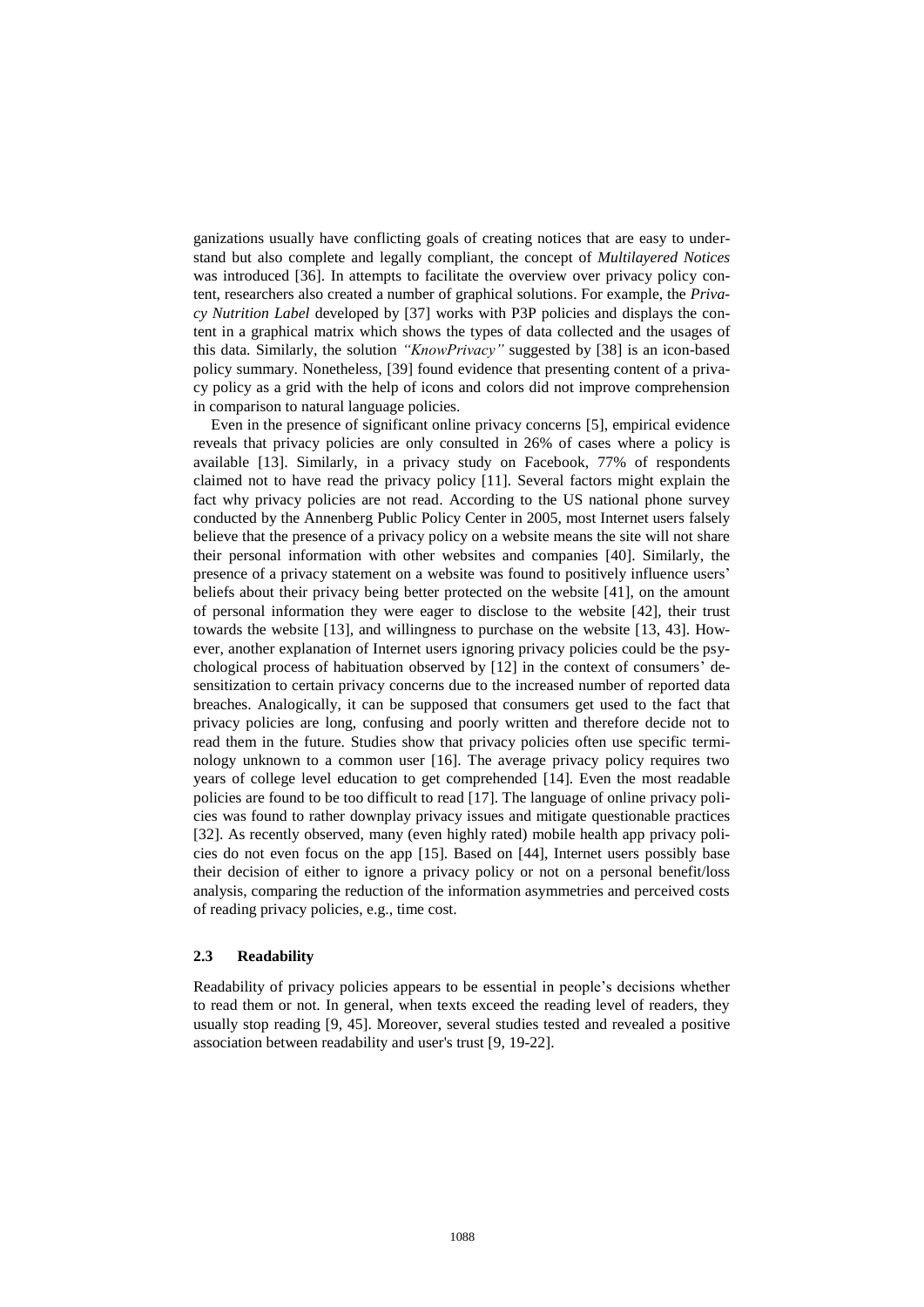Readability can be defined as "*the ease of understanding or comprehension due to the style of writing*" [\[46\]](#page-15-7). One can also observe an interaction of text and reader variables in determining readability [\[47\]](#page-15-8). For the reader, these variables include the reader's knowledge, reading skills, interest and motivation; for the text, they are content, design, organization and style [\[48\]](#page-15-9). The assessment of how readable a text is can be performed either by employing a readability test on readers (e.g., [\[9,](#page-13-7) [18](#page-14-0)[-22\]](#page-14-2)) or by counting language elements in the text (e.g., [\[14,](#page-13-11) [15,](#page-13-17) [17\]](#page-13-16)) [\[49\]](#page-15-10).

**Table 1.** Overview over readability metrics

<span id="page-5-0"></span> $(ACW = Average number of characters per word; ALW = Average number of letters per word;$  $ASL = Average$  sentence length;  $ASW = Average$  number of syllables per word;  $LW = Number$ of words with more than six characters; PDW = Percentage of words not on Dale-Chall list of 3,000 common words; SYW = Number of words with three or more syllables)

| Metric      | Formula                         | Score mapping                                                                 |
|-------------|---------------------------------|-------------------------------------------------------------------------------|
| <b>FRES</b> | $FRES = 206.835 - 1.015$        | 90 - 100 = Very easy = 4th grade; 80 - 90 = Easy = 5th grade; 70 -            |
|             | x ASL - 84.6 x ASW              | $80$ = Fairly easy = 6th grade; 60 - 70 = Standard = 7th to 8th grade;        |
|             |                                 | 50 - 60 = Fairly difficult = Some high school; $30 - 50 = \text{Difficult} =$ |
|             |                                 | High school or some college; $0 - 30 =$ Very difficult = College              |
|             |                                 | graduate                                                                      |
| <b>LIX</b>  | $LIX = ASL + 100$ x LW          | $0-24$ = Very easy; $25$ - = Easy; $35-44$ = Standard; $45-54$ = Difficult    |
|             | / words                         | 55 and above $=$ Very difficult                                               |
| <b>NDC</b>  | $NDC = 0.1579$ x PDW            | 4.9 and below = 4th and lower reading grade; $5.0$ to $5.9 = 5$ th – 6th      |
|             | $+ 0.0496$ x ASL<br>$+$         | reading grade; 6.0 to 6. = 7th - 8th reading grade; 7.0 to $7.9 = 9$ th -     |
|             | 3.6365                          | 10th reading grade; 8.0 to $8.9 = 11$ th - 12th reading grade; 9.0 to         |
|             |                                 | $9.9 = 13$ th - 15th reading grade (college); 10 and above = 16th and         |
|             |                                 | upper reading grade (college graduate)                                        |
| <b>FKG</b>  | $FKG = 0.39$ x ASL +            | US reading grade level                                                        |
|             | $11.8 \text{ x }$ ASW $- 15.59$ |                                                                               |
| <b>RIX</b>  | $RIX = LW / words$              | 7.2 and above = College; 6.2 and above = 12th reading grade; 5.3              |
|             |                                 | and above $= 11$ th reading grade; 4.5 and above $= 10$ th reading            |
|             |                                 | grade; 3.7 and above $= 9$ th reading grade; 3.0 and above $= 8$ th           |
|             |                                 | reading grade; 2.4 and above $=$ 7th reading grade; 1.8 and above $=$         |
|             |                                 | 6th reading grade; 1.3 and above $=$ 5th reading grade; 0.8 and               |
|             |                                 | above $=$ 4th reading grade; 0.5 and above $=$ 3th reading grade; 0.2         |
|             |                                 | and above $= 2$ th reading grade; Below $0.2 = 1$ th reading grade            |
| <b>SMOG</b> | $SMOG = square root of$         | $0 - 6 =$ Low-literate; $7 =$ Junior high school; $8 =$ Junior high           |
|             | (SYW x 30 / sentences)          | school; $9 =$ Some high school; $10 =$ Some high school; $11 =$ Some          |
|             | $+3$                            | high school; $12 =$ High school graduate; $13 - 15 =$ Some college;           |
|             |                                 | $16$ = University degree; $17 - 18$ = Post-graduate studies; $19 +$ =         |
|             |                                 | Post-graduate degree                                                          |
| <b>CLI</b>  | $CLI = 5,89$ x charac-          | US reading grade level                                                        |
|             | $ters/words - 30 x sen-$        |                                                                               |
|             | tences/words - 15,8             |                                                                               |
| <b>GFI</b>  | $GFI = 0.4$ x $ASL + 100$       | The index indicates how many formal educational years are re-                 |
|             | x SYW/words                     | quired by readers to comprehend the text.                                     |
| ARI         | $ARI = 0.5$ x $ASI + 4.71$      | US reading grade level                                                        |
|             | x ALW - 21.43                   |                                                                               |

Readability formulas started to appear in the 1920s, and by 1973 more than 200 different readability formulas with different language variables (such as number of syllables, words and sentences) were developed. Since no singe metric can be considered superior for assessing readability, we base on the most established formulas such as *Flesch Readability Ease Score* (FRES) [\[50\]](#page-15-11), *Laesbarhedsindex* (LIX) [\[51\]](#page-15-12), *New Dale*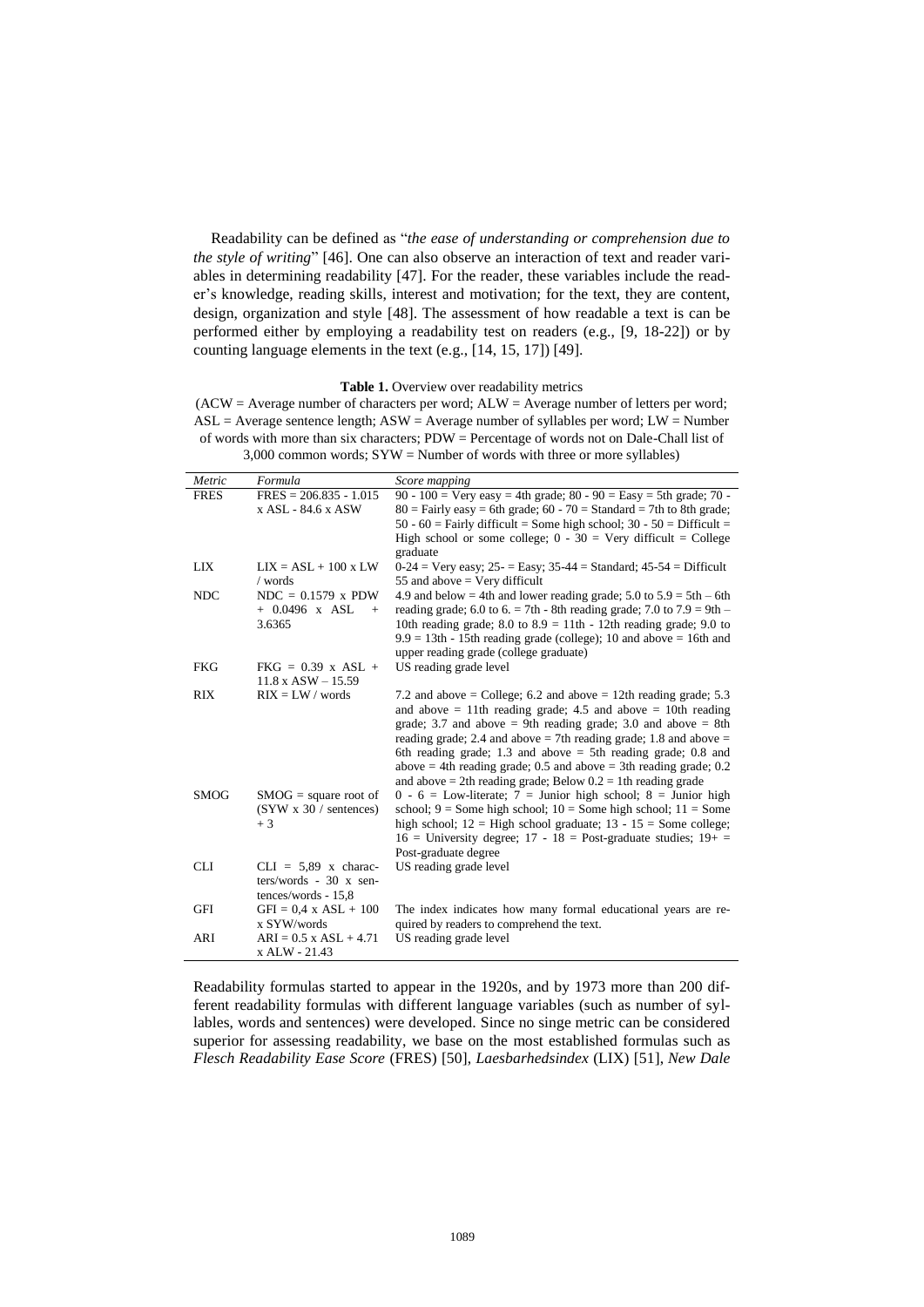*Chall Score* (NDC), *Flesh-Kincaid Grade Level* (FKG) [\[50\]](#page-15-11), *Readability Index* (RIX) [\[51\]](#page-15-12), *Simple Measure of Gobbledygook* (SMOG), *Coleman-Liau Index* (CLI), *Gunning Fog Index* (GFI), *Automated Readability Index* (ARI) [\[50\]](#page-15-11) and *Fry Readability Graph* (Fry) [\[50,](#page-15-11) [52\]](#page-15-13) (see [Table 1\)](#page-5-0). The Fry Readability Graph works as follows: in the passage of 100 words the average number of sentences and the average number of words are calculated and then plotted in the Fry graph, and the zone where the two coordinates meet presents the grade level (see [Fig. 2\)](#page-8-0).

# **3 Method**

We extracted a list of health-related websites from the popular health directory *dmoz.org* (*DMOZ*) [\[53\]](#page-15-14) sorted by category and added to a database. The DMOZ health directory is free and easy to extract sites from. Another option was Amazon's *Alexa* Web Service, which allows the retrieval of URLs along with a category (but with costs) [\[54\]](#page-15-15). Crawling *Alexa.com* to extract the list of health websites was not possible due to their terms of use. A further alternative, the Google Search Service API, only allows approximately 100 requests per day, and, most importantly, would have resulted in a not categorized listing. Besides DMOZ health-related websites' list, we separately added another two smaller lists to our database: the top e-commerce (.com) websites from Alexa and a set of mobile health application privacy policies converted from CSV and PDF formats which were kindly provided by [\[15\]](#page-13-17). A visual overview of the project components and processes is given in [Fig. 1.](#page-6-0)



**Fig. 1.** Privacy policy analyzing software (RA = Readability Analyzer, PPE = Privacy-Policy Extractor)

<span id="page-6-0"></span>Our web crawler was mainly based on the open source Java library *Crawler4J* [\[55\]](#page-15-16). We applied crawling ethics developed by [\[56\]](#page-15-17) that recommend that a crawler application should avoid flooding servers with too many requests and insert delays between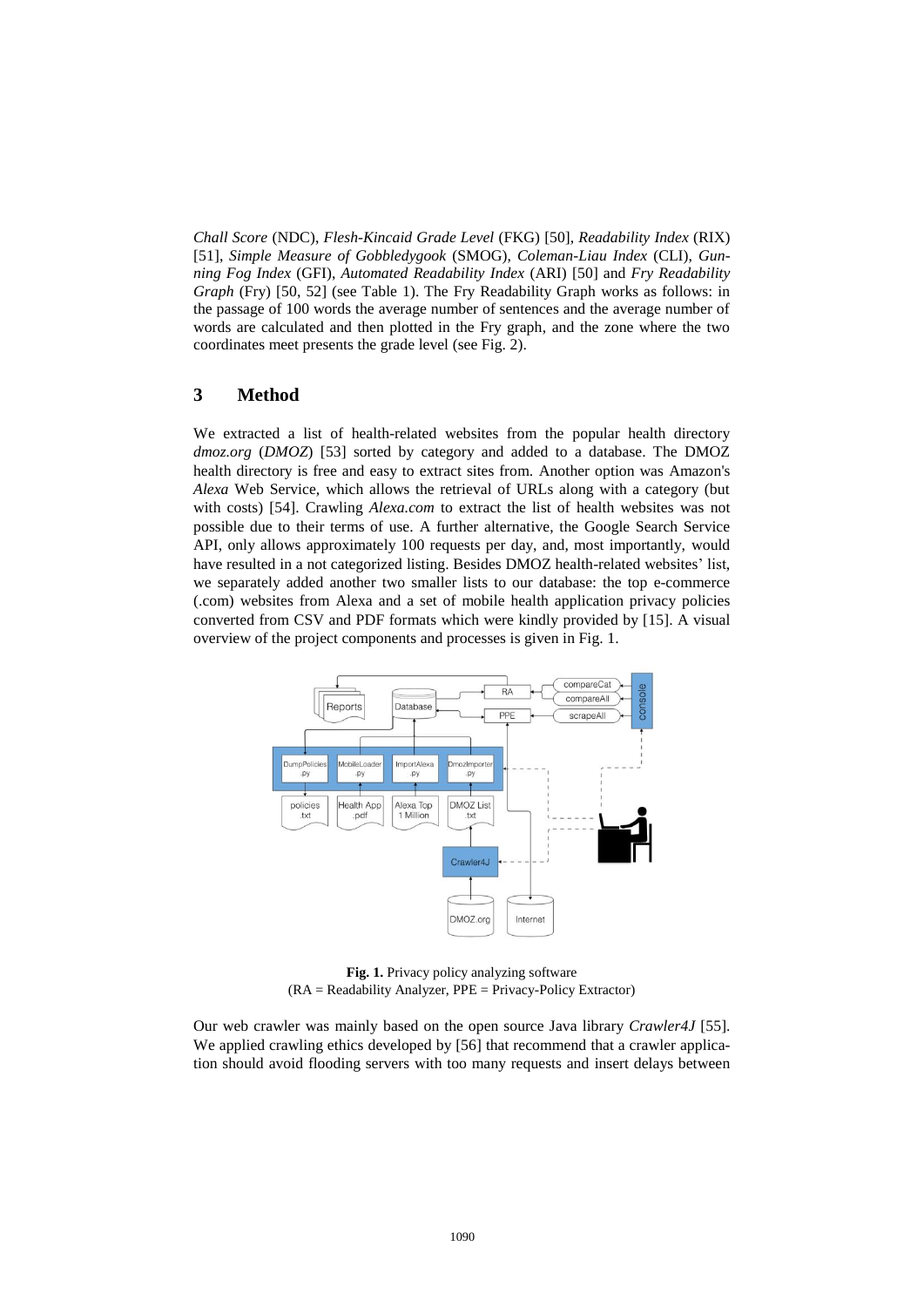requests. To accelerate the crawling process, we adopted the *Pattern.Asynchronous* library for running parallel crawlers, each responsible for between 50-100 different sites. To convert the crawled policies from HTML to plain text for further analysis, we developed a Python-based *Privacy-Policy Extractor* (PPE), which mainly relies on the *boilerpipe* library's HTML parser and the Unicode data library to properly handle possible Unicode characters. Based on a simple Bayes classifier, a candidate text was deemed to be a privacy policy, if any of the following strings were found: "*privacy policy*", "*policy statements*", "*policy statement*", "*privacy*" in combination with "*cookies*". Finally, our RA component retrieved the refined and cleaned policies from the database and used readability measures to assess them based on the Python *Natural Language Toolkit* (NLTK) [\[57\]](#page-15-18).

## **4 Analysis and Results**

#### **4.1 Healthcare Privacy Policies**

Following the approach presented above, we retrieved a set of 5,234 unique DMOZ health websites' privacy policies together with their DMOZ categories and added the 197 mobile health apps' policies [\[15\]](#page-13-17) to the database as the category "Mobile". Our final sample consisted of 5,431 privacy policies covering various healthcare areas which involved Medicine, Conditions and Diseases, Animal, Mental Health, Alternative, Public Health and Safety, Mobile, Addictions, Pharmacy, Nursing, Reproductive Health, Professions, Dentistry, Senior Health, and others. Additionally, another set of 1166 privacy policies of Alexa top e-commerce websites was collected. For the purpose of analysis, we imported the resulting reports into the R environment for statistical computing.

#### **4.2 Readability of Healthcare Privacy Policies**

To gain insights into readability of healthcare websites, we analyzed different readability metrics for the privacy policies in the health directory in terms of their summary statistics. [Table 2](#page-9-0) shows that the length of the privacy policies of healthcare websites ranges from 10 words till over 25,000 words. On average, they are slightly over 1,000 words long. Interestingly, 75% of the policies are about 300 words over the mean length.

As indicated by the FRES and LIX scores, the readability of the privacy policies in the health directory ranges from very easy (max. FRES =  $125.70$ , min. LIX =  $20.00$ ) to very difficult (min. FRES =  $-53.71$ , max. LIX = 141.70) and is, on average, difficult to comprehend (mean FRES = 39.68, mean  $LIX = 54.02$ ). They require an educational level of high school or some college to be read with ease, based on the Flesch Readability Ease Score (mean FRES = 39.68) and the Simple Measure of Gobbledygook (mean SMOG =  $14.00$ ). College, or 13th till 15th reading grade, is also a mean educational level to comprehend them according to the New Dale Chall Score (mean NDC = 8.93). The Flesh-Kincaid Grade Level, Coleman-Liau Index, Automated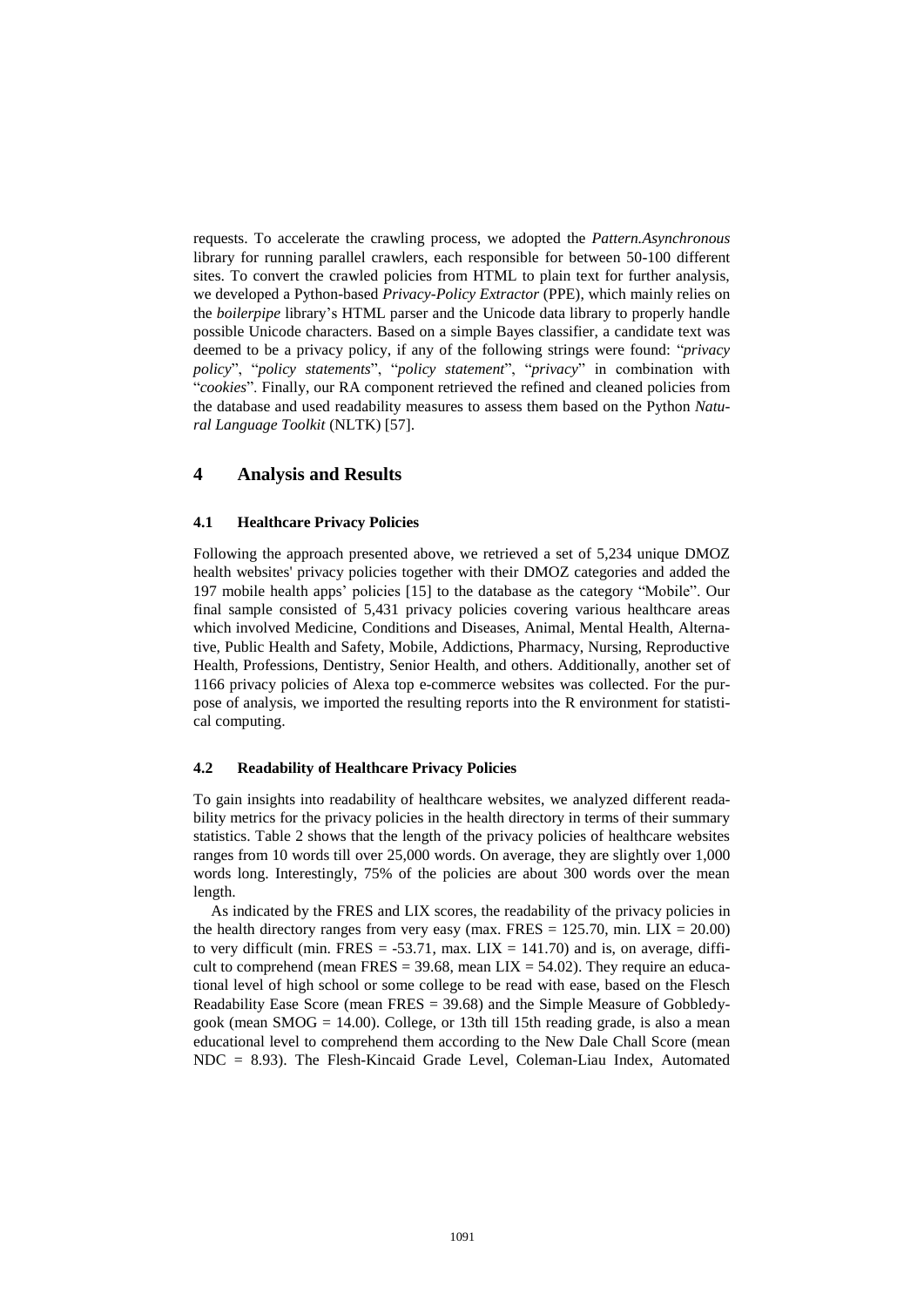Readability Index suggested the average US reading grade level of  $13.36$  (sd = 2.41), 12.99 (sd  $= 1.65$ ), 14.07 (sd  $= 2.89$ ) study years for reading the health directory' policies, respectively. The Readability Index (mean  $RIX = 7.13$ ) maps their average readability to the 12th reading grade. The Gunning Fog Index suggests that the privacy policies of healthcare website could be easily read if an average of 16.33 formal educational years were completed. Furthermore, we constructed the Fry graph for the privacy polices of health websites, as [Fig. 2](#page-8-0) shows. It illustrates that the majority of policies lie in the grade levels 12 to 15 and above requiring college level readability.



**Fig. 2.** Fry readability graph

#### <span id="page-8-0"></span>**4.3 Readability of Healthcare versus Top Commercial Privacy Policies**

We also calculated the readability measures for top commercial website as benchmarks (see [Table 2\)](#page-9-0). Healthcare websites appear to provide smaller privacy policies in terms of word length when compared to e-commerce (1029 words vs. 2009 words on average). On average, other readability metrics values of the health sample are also better than those of the e-commerce scores; however, they are very close: FRES (39.68 vs. 37.49), FKG (13.36 vs. 14.09), CLI (12.99 vs. 13.18), GFI (16.33 vs. 16.77), NDC (8.93 vs. 9.14), ARI (14.07 vs. 15.00), RIX (7.13 vs. 7.73), LIX (54.02 vs. 55.99), and SMOG (14.00 vs. 14.23). These results can be followed through the violin plots in [Fig. 3,](#page-9-1) which are a combination of a box plot and a kernel density plot. It appears from this visualization that better readable privacy policies are slightly more likely to be encountered on healthcare websites.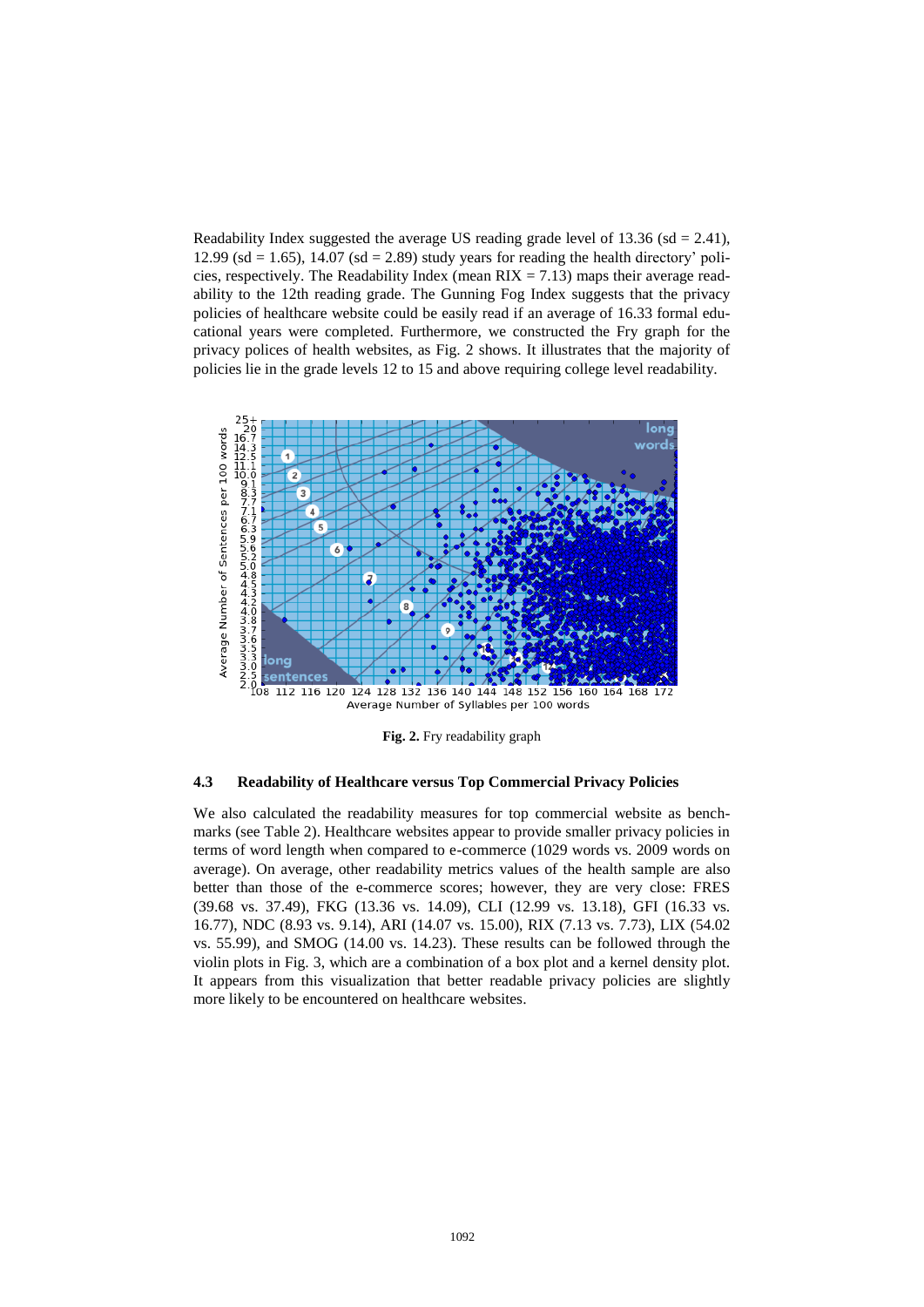| Metric      | Min.     | $1st$ Qu. | Median | Mean  | $3rd$ Qu. | Max.   | Sd      |
|-------------|----------|-----------|--------|-------|-----------|--------|---------|
| Words       | 8        | 843       | 1613   | 2009  | 2690      | 18480  | 1688.23 |
| Words       | 10       | 435       | 762    | 1029  | 1315      | 25780  | 988.75  |
| <b>FRES</b> | $-35.67$ | 32.22     | 38.33  | 37.49 | 43.61     | 79.26  | 10.87   |
| <b>FRES</b> | $-53.71$ | 33.50     | 40.22  | 39.68 | 46.06     | 125.70 | 10.74   |
| <b>FKG</b>  | 5.67     | 12.62     | 13.91  | 14.09 | 15.40     | 31.17  | 2.48    |
| <b>FKG</b>  | 2.94     | 11.89     | 13.21  | 13.36 | 14.69     | 43.16  | 2.41    |
| <b>CLI</b>  | 6.84     | 12.33     | 13.05  | 13.18 | 13.75     | 25.21  | 1.71    |
| <b>CLI</b>  | $-10.15$ | 12.09     | 12.94  | 12.99 | 13.89     | 37.19  | 1.65    |
| <b>GFI</b>  | 9.29     | 15.23     | 16.60  | 16.77 | 18.17     | 35.11  | 2.59    |
| <b>GFI</b>  | 8.01     | 14.73     | 16.08  | 16.33 | 17.66     | 56.68  | 2.64    |
| <b>NDC</b>  | 6.01     | 8.48      | 8.87   | 9.14  | 9.31      | 19.66  | 1.69    |
| <b>NDC</b>  | 5.62     | 8.31      | 8.84   | 8.93  | 9.38      | 23.87  | 1.13    |
| ARI         | 4.70     | 13.20     | 14.73  | 15.00 | 16.68     | 36.68  | 3.00    |
| <b>ARI</b>  | 1.04     | 12.36     | 13.85  | 14.07 | 15.61     | 54.15  | 2.89    |
| RIX         | 2.13     | 6.46      | 7.53   | 7.73  | 8.75      | 23.00  | 1.97    |
| <b>RIX</b>  | 0.06     | 5.95      | 6.93   | 7.13  | 8.09      | 36.00  | 1.91    |
| LIX         | 29.18    | 51.83     | 55.60  | 55.99 | 59.72     | 101.00 | 6.73    |
| <b>LIX</b>  | 20.00    | 49.92     | 53.64  | 54.02 | 57.86     | 141.70 | 6.85    |
| <b>SMOG</b> | 9.32     | 13.29     | 14.16  | 14.23 | 15.16     | 23.64  | 1.61    |
| <b>SMOG</b> | 4.72     | 12.96     | 13.86  | 14.00 | 14.94     | 31.98  | 1.71    |

<span id="page-9-0"></span>Table 2. Readability scores for 1,166 top e-commerce websites (white) vs. 5,431 healthcare websites (grey)

(Min. = Minimum, Qu. = Quartile, Max. = Maximum, Sd = Standard Deviation)



<span id="page-9-1"></span>**Fig. 3.** Readability of top e-commerce (Com) vs. healthcare websites' (Health) privacy policies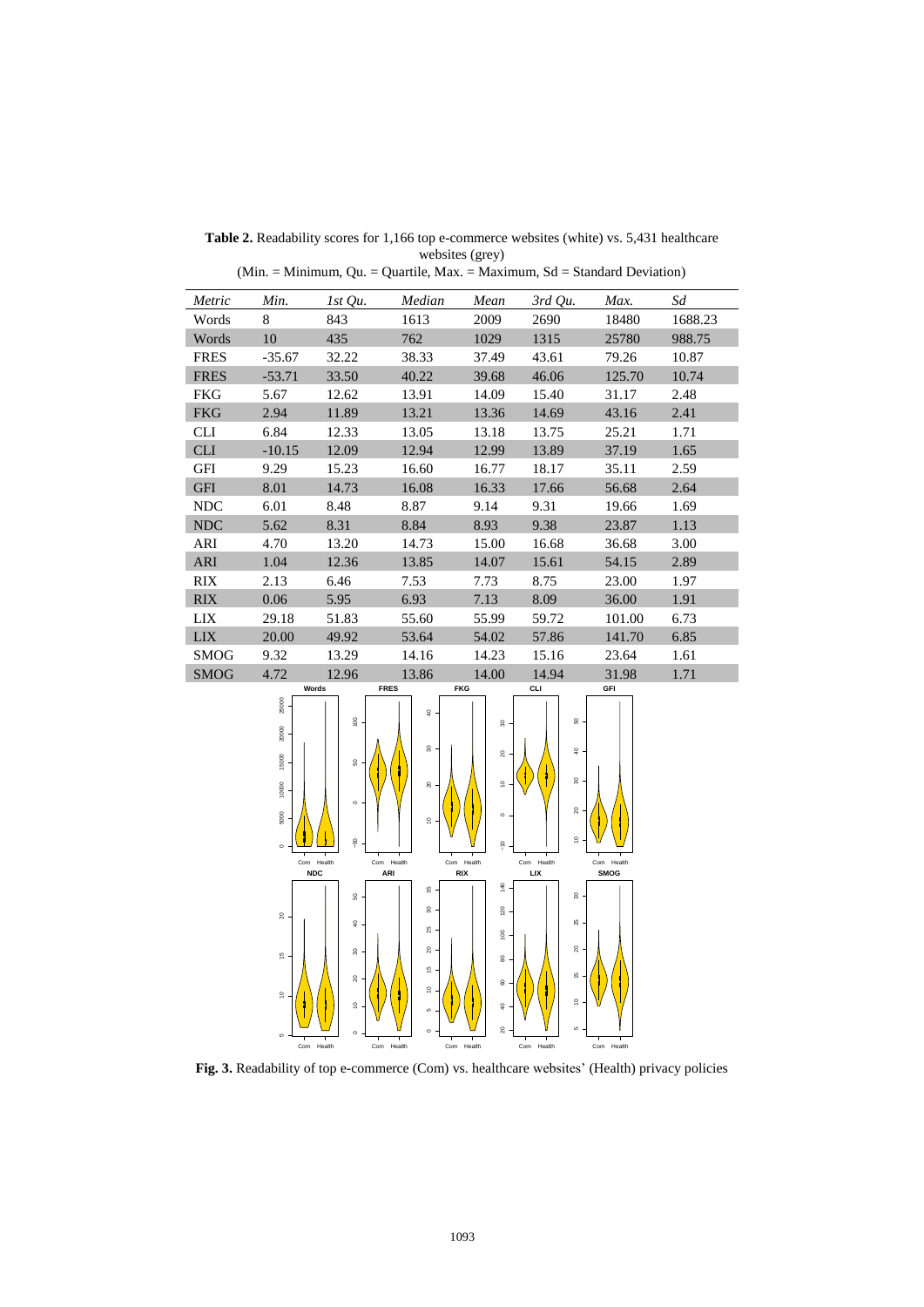According to Shapiro-Wilk test of normality, readability metrics of both healthcare (words: test static W = 0.7067; FRES: W = 0.9729; FKG: W = 0.9415; CLI: W = 0.9156; GFI: W = 0.9198; NDC: W = 0.7906; ARI: W = 0.9238; RIX: W = 0.923; LIX:  $W = 0.9482$ ; SMOG:  $W = 0.9648$ , with p-value < 2.2e-16) and top e-commercial websites (words:  $W = 0.7881$ ; FRES:  $W = 0.9241$ ; FKG:  $W = 0.9412$ ; CLI:  $W =$ 0.8254; GFI: W = 0.9283; NDC: W = 0.5171; ARI: W = 0.9325; RIX: W = 0.919; LIX:  $W = 0.9489$ ; SMOG:  $W = 0.9573$ , with p-value  $\lt 2.2e-16$  are not normally distributed. So we further applied Mann-Whitney-Wilcoxon tests with continuity correction to compare readability metrics for healthcare and top e-commercial privacy. The Mann-Whitney-Wilcoxon test does not require that the compared groups follow a normal distribution. Our results reveal that healthcare and top e-commercial privacy policies differ in terms of words (test statistic  $W = 4594598$ , p-value  $< 2.2e$ -16), FRES (W = 2788970, p-value = 1.614e-10), FKG (W = 3765321, p-value < 2.2e-16), GFI (W = 3543111, p-value = 1.699e-10), ARI (W = 3803187, p-value < 2.2e-16), RIX (W = 3798039, p-value < 2.2e-16), LIX (W = 3746232, p-value < 2.2e-16), SMOG (W = 3479611, p-value = 1.095e-07) at a significance level of 1%, and in terms NDC (W = 3311923, p-value = 0.01357) and CLI (W = 3284184, p-value = 0.04569) at a significance level of 5%.

We conclude that policies of healthcare websites are significantly shorter and generally provide significantly higher readability of their privacy policies than top commercial websites.

#### **4.4 Readability of Commercial versus Non-Commercial Healthcare Websites**

In order to test possible differences in privacy policies between commercial and noncommercial health websites, we selected two groups from the original data set: 2,723 privacy policies representing commercial websites (2,577 .com and 146 co.uk) and 2,030 coming from non-commercial websites (81 .gov, 151 .edu and 1,798 .org). While the use of .gov and .edu is restricted to governmental and educational entities, .org can be purchased by anyone. However, the .org domain is recommended for noncommercial organizations, such as NPOs, communities and philanthropic projects [\[61\]](#page-15-19). Therefore, the assumption can be made that .gov, .edu and .org websites mainly pursue non-commercial interests.

|             |          |           | $\sim$ - $\sim$ - $\sim$ - $\sim$ - $\sim$ - $\sim$ - $\sim$ |       |           |       |        |
|-------------|----------|-----------|--------------------------------------------------------------|-------|-----------|-------|--------|
| Metric      | Min.     | $1st$ Ou. | Median                                                       | Mean  | $3rd$ Ou. | Max.  | Sd     |
| Words       | 18       | 421       | 745                                                          | 1011  | 1306      | 10580 | 921.91 |
| Words       | 10       | 442.2     | 757                                                          | 1005  | 1292      | 10460 | 864.58 |
| <b>FRES</b> | $-20.52$ | 33.99     | 40.54                                                        | 39.93 | 45.75     | 89.09 | 10.33  |
| <b>FRES</b> | $-53.71$ | 32.60     | 39.53                                                        | 38.89 | 45.66     | 85.86 | 10.52  |
| <b>FKG</b>  | 3.24     | 11.81     | 13.12                                                        | 13.25 | 14.62     | 38.31 | 2.32   |
| <b>FKG</b>  | 2.94     | 12.06     | 13.32                                                        | 13.55 | 14.80     | 37.15 | 2.36   |
| <b>CLI</b>  | 5.93     | 12.13     | 12.90                                                        | 12.96 | 13.76     | 20.38 | 1.51   |

**Table 3.** Readability of 2,723 healthcare commercial websites' privacy policies (white) vs. 2,030 healthcare non-commercial websites' privacy policies (grey)  $(Min. = Minimum, Qu. = Quartile, Max. = Maximum, Sd = Standard Deviation)$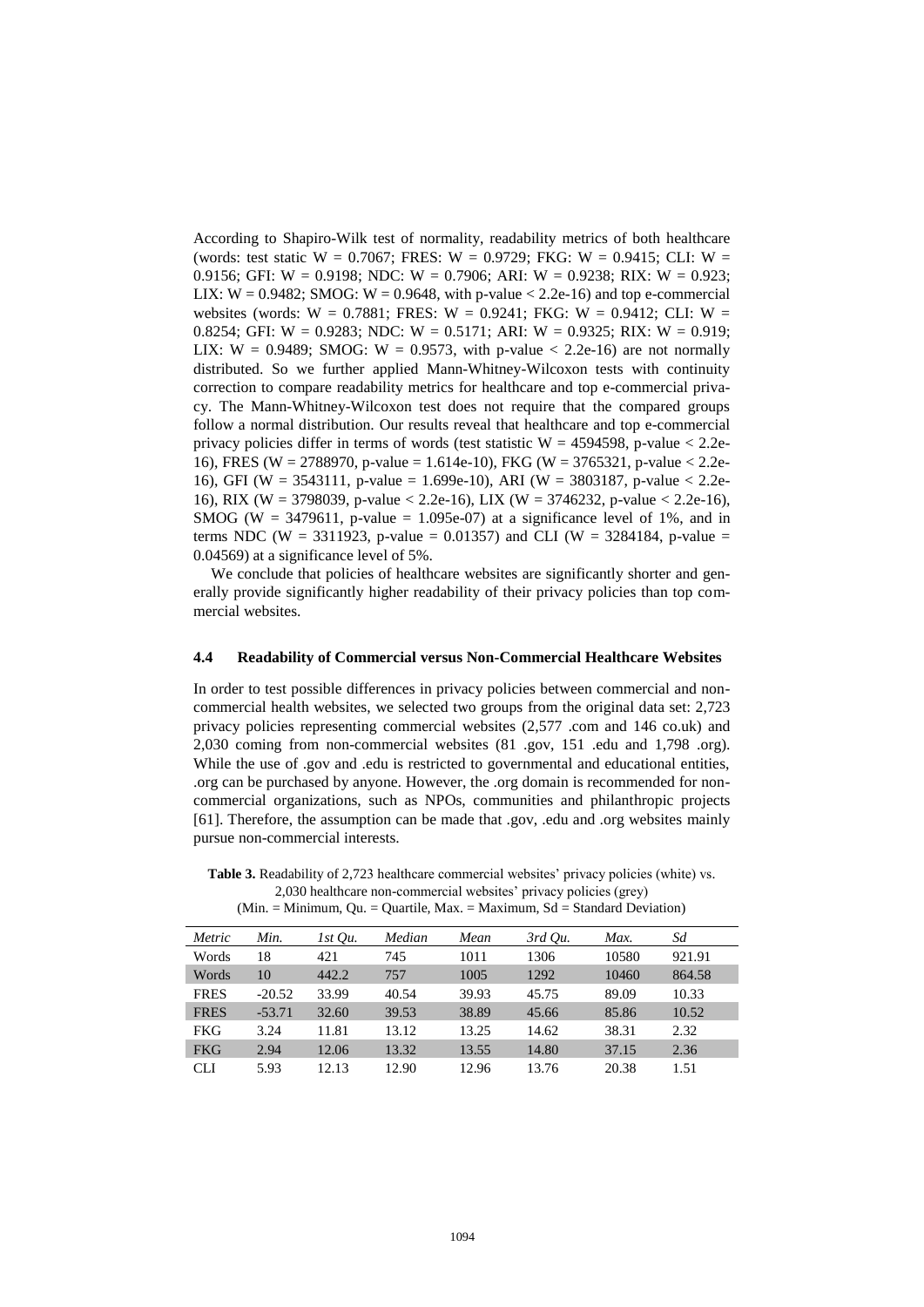

**Fig. 4.** Readability of commercial (CH) vs. non-commercial healthcare (NCH) privacy policies

According to Shapiro-Wilk test of normality, readability metrics of both commercial (words:  $W = 0.7834$ ; FRES:  $W = 0.9789$ ; FKG:  $W = 0.9543$ ; CLI:  $W = 0.9755$ ; GFI:  $W = 0.9537$ ; NDC:  $W = 0.8746$ ; ARI:  $W = 0.945$ ; RIX:  $W = 0.9401$ ; LIX:  $W =$ 0.9649; SMOG:  $W = 0.9808$ , with p-value < 2.2e-16) and non-commercial healthcare websites (words: W = 0.8092; FRES: W = 0.9742; FKG: W = 0.9566; GFI: W = 0.9461; NDC: W = 0.8862; ARI: W = 0.9522; RIX: W = 0.8991; LIX: W = 0.9611; SMOG: W = 0.9531 with p-value < 2.2e-16; CLI: W = 0.9881 with p-value <  $6.363e$ -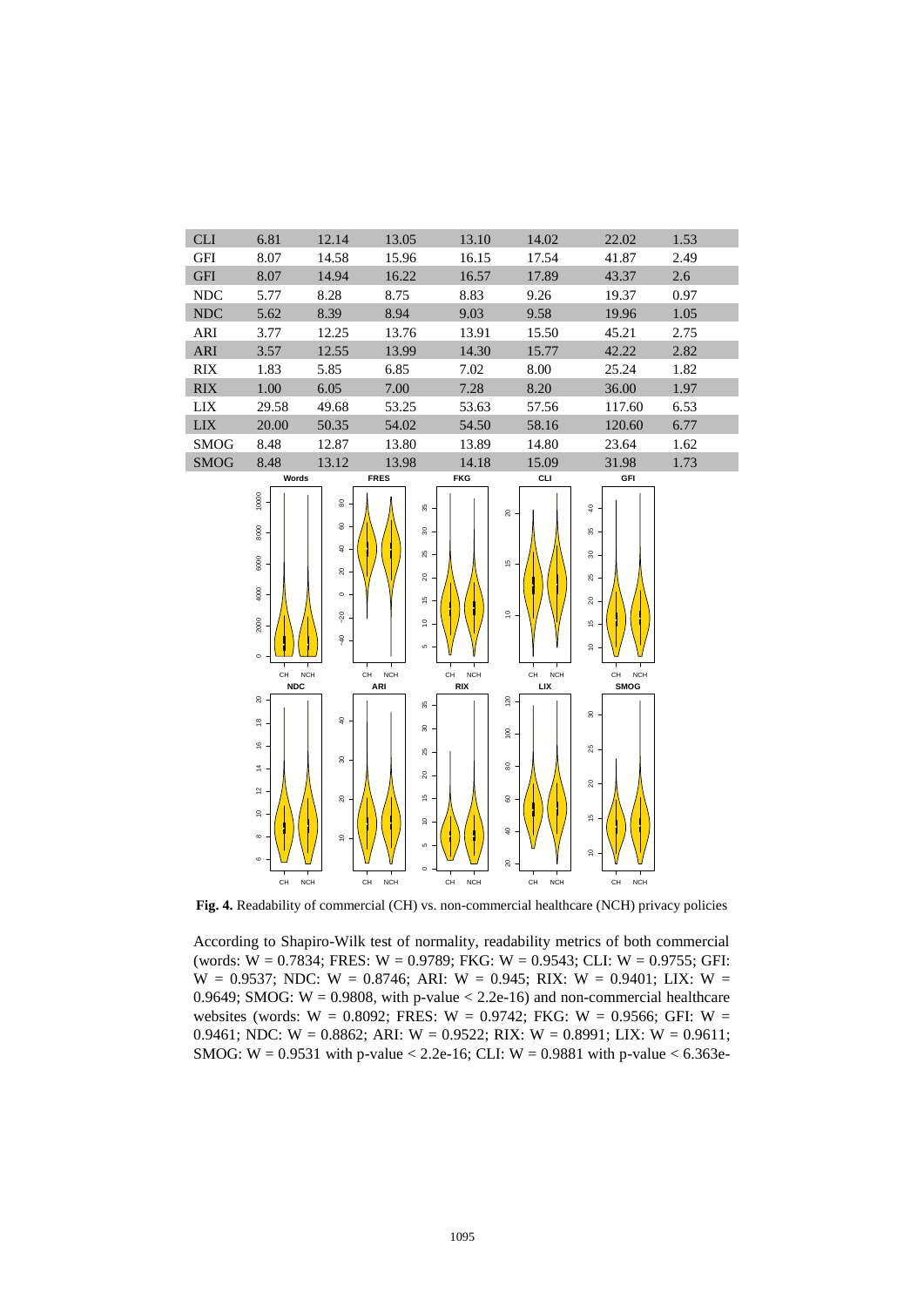12) are also not normally distributed. As before, we further applied Mann-Whitney-Wilcoxon tests with continuity correction to compare readability metrics for commercial and non-commercial healthcare websites' privacy policies. Our results reveal that commercial and non-commercial healthcare websites' privacy policies differ significantly in terms of FRES (W = 2763822, p-value = 0.000947), FKG (W = 2432050, pvalue = 4.194e-05), CLI (W = 2452722, p-value = 0.0002777), GFI (W = 2372778, pvalue = 5.995e-08), NDC (W = 2279648, p-value = 6.535e-14), ARI (W = 2411799, p-value = 5.407e-06), RIX (W = 2428523, p-value = 2.977e-05), LIX (W = 2428427, p-value = 2.949e-05), SMOG (W = 2374000, p-value = 6.978e-08) at a significance level of 1%. However, they did not differ significantly in terms of words (W  $=$ 2591334, p-value =  $0.5874$ ).

We conclude that commercial and non-commercial healthcare websites have similarly long privacy policies; however, commercial healthcare websites display more readable privacy policies.

#### **5 Conclusion, Implications and Further Research**

In the present work, we investigated the readability of a large and representative number of privacy policies of healthcare websites in general and in groups, as well as in comparison to top commercial websites. Privacy policies in the healthcare domain are difficult to read, what is consistent with prior research. They contain a mean of slightly more than 1,000 words. On average, a reader is expected to be educated at the college level, to have the 13th reading grade level or be 16 years formally educated. Healthcare websites provide shorter and in general more readable privacy policies than top e-commerce websites. Commercial and non-commercial healthcare websites have identically long privacy policies, although the policies of commercial healthcare websites are more readable.

Through integrating diverse metrics with different language variables and approaches and reporting several summary statistics, our work enables in-depth readability analysis and better comparison potential for future research studies in this field. For practice, our results imply that in terms of their readability, privacy statements of current healthcare websites do not appropriately communicate their attitude regarding consumers' privacy on the website and do not positively influence the formation of consumers' behavior. Healthcare websites' providers, especially those working on a non-commercial basis, should make serious efforts to rewrite these statements. In particular, improving privacy policies should be a concern to non-commercial healthcare but also top e-commerce website providers.

In our follow-up research, we are going to take more factors into account such as design, content and organization [\[48\]](#page-15-9). In reality, organizational elements such as bullet-points are used to visualize the content and help general comprehension. Second, policies in other languages are to be crawled and analyzed. Third, content analyses of the current data sets are promising in the future. The content of policies concerning sensitive topics [\[62\]](#page-15-20) (e.g., categories Addictions, Mental Health) are to be compared to less sensitive categories. Moreover, certain archetypes of privacy policies can be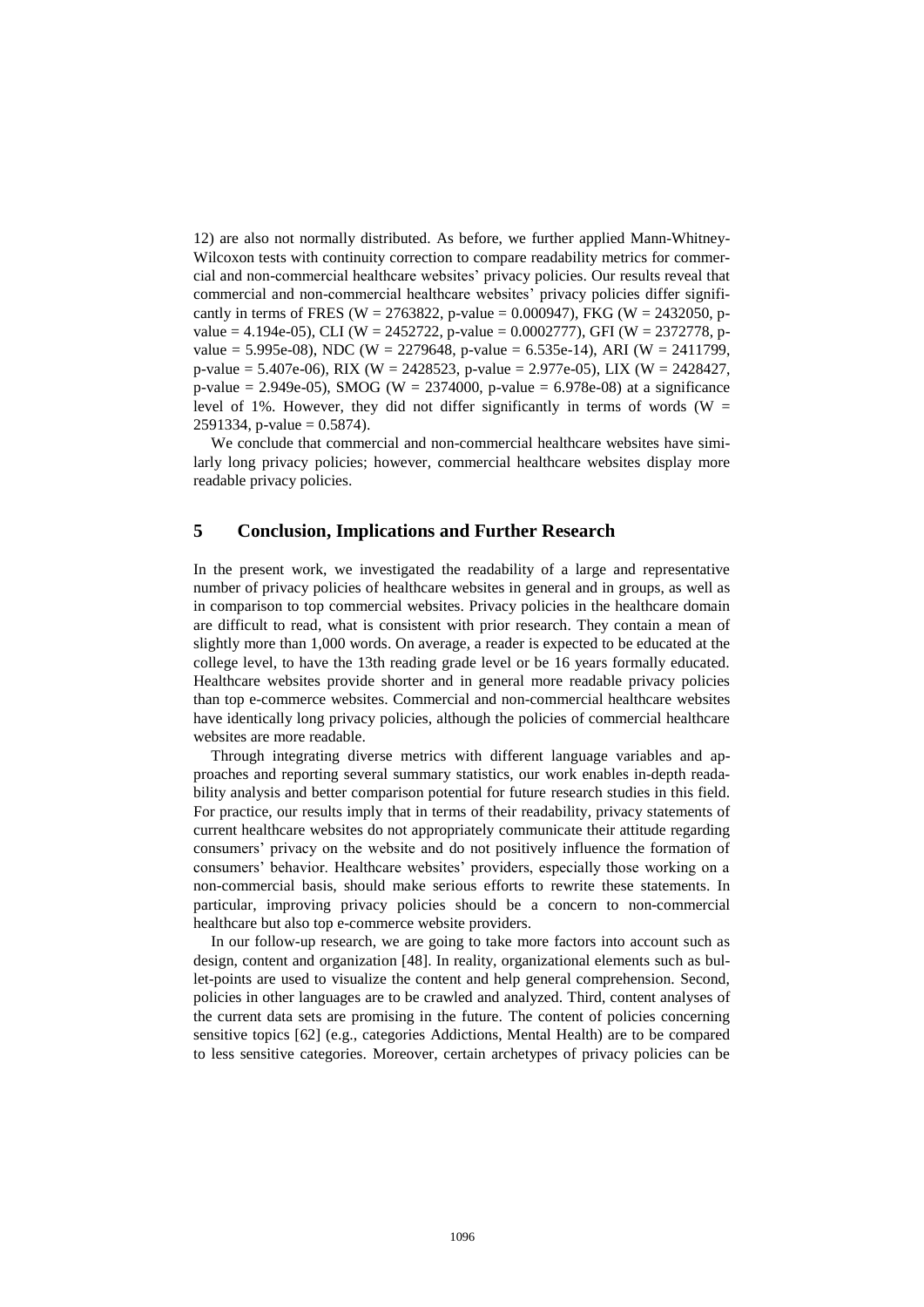derived from researching similarities and common patterns using machine learning and text mining. In general, we are planning to investigate the ways to make privacy statement more comprehensive and of better value to websites' consumers, and to work out improvement guidelines and recommend exemplary privacy policies.

### **References**

 $\overline{\phantom{a}}$ 

- <span id="page-13-0"></span>1. Pew Research Center: Health Online, [http://www.pewinternet.org/files/old](http://www.pewinternet.org/files/old-media/Files/Reports/PIP_HealthOnline.pdf)[media//Files/Reports/PIP\\_HealthOnline.pdf](http://www.pewinternet.org/files/old-media/Files/Reports/PIP_HealthOnline.pdf) (Accessed: 16.11.14) (2013)
- <span id="page-13-12"></span><span id="page-13-1"></span>2. Schwartz, P.M.: Internet Privacy and the State. Connecticut Law Review 32, 815-860 (1999)
- <span id="page-13-2"></span>3. Huesch, M. D.: Privacy Threats when Seeking Online Health Information. JAMA Internal Medicine 173, 1838-1840 (2013)
- <span id="page-13-3"></span>4. Kaletsch, A., Sunyaev, A.: Privacy Engineering: Personal Health Records in Cloud Computing Environments. In: ICIS (2011)
- <span id="page-13-4"></span>5. TRUSTe, http://www.truste.com/(Accessed: 16.11.14)
- <span id="page-13-5"></span>6. Rohm, A.J., Milne, G.R.: Just What the Doctor Ordered – The Role of Information Sensitivity and Trust in Reducing Medical Information Privacy Concern. Journal of Business Research 57, 1000-1011 (2004)
- <span id="page-13-13"></span>7. Bansal, G., Zahedi, F., Gefen, D.: The Impact of Personal Dispositions on Information Sensitivity, Privacy Concern and Trust in Disclosing Health Information Online. Decision Support Systems 49, 138-150 (2010)
- <span id="page-13-6"></span>8. Laric, M.V., Pitta, D.A., Katsanis, L.P.: Consumer Concerns for Healthcare Information Privacy: A Comparison of U.S. and Canadian Perspectives. Research in Healthcare Financial Management 12, 93-111 (2009)
- <span id="page-13-7"></span>9. Milne, G.R., Culnan, M.J.: Strategies for Reducing Online Privacy Risks: Why Consumers Read (or don't Read) Privacy Notices. Journal of Interactive Marketing 18, 15-29 (2004)
- <span id="page-13-8"></span>10. Peterson, D.; Meinert, D.; Criswell II, J.; Crossland, M.: Consumer Trust: Privacy Policies and Third-Party Seals. Journal of Small Business and Enterprise Development 14, 654-669 (2007)
- <span id="page-13-9"></span>11. Acquisti, A., Gross, R: Imagined Communities: Awareness, Information Sharing, and Privacy on the Facebook. Privacy Enhancing Technologies 36-58 (2006)
- <span id="page-13-14"></span>12. Acquisti, A.: The Economics of Personal Data and the Economics of Privacy. In: OECD Joint WPISP-WPIE Roundtable 1 (2010)
- <span id="page-13-10"></span>13. Jensen, C., Potts, C., Jensen, C.: Privacy Practices of Internet Users: Self-Reports versus Observed Behavior. International Journal of Human-Computer Studies 63, 203-227 (2005)
- <span id="page-13-11"></span>14. Graber, M.A., Donna M. D Alessandro, Johnson-West, J.: Reading Level of Privacy Policies on Internet Health Web Sites. Journal of Family Practice 51, 642-642 (2002)
- <span id="page-13-17"></span>15. Sunyaev, A., Dehling, T., Taylor, P.L., Mandl, K.D.: Availability and Quality of Mobile Health App Privacy Policies. Journal of the American Medical Informatics Association (2014)
- <span id="page-13-15"></span>16. Antón, A I., Bertino, E., Li, N., Yu, T.: A Roadmap for Comprehensive Online Privacy Policy Management. Communications of the ACM 50, 109-116 (2007)
- <span id="page-13-16"></span>17. McDonald, A.M., Cranor L.F.: The Cost of Reading Privacy Policies. ISJLP 4, 543 (2008)

 $1$ <sup>1</sup> The work presented in this paper was performed in part to support the TRESOR research project [\[63\]](#page-15-21).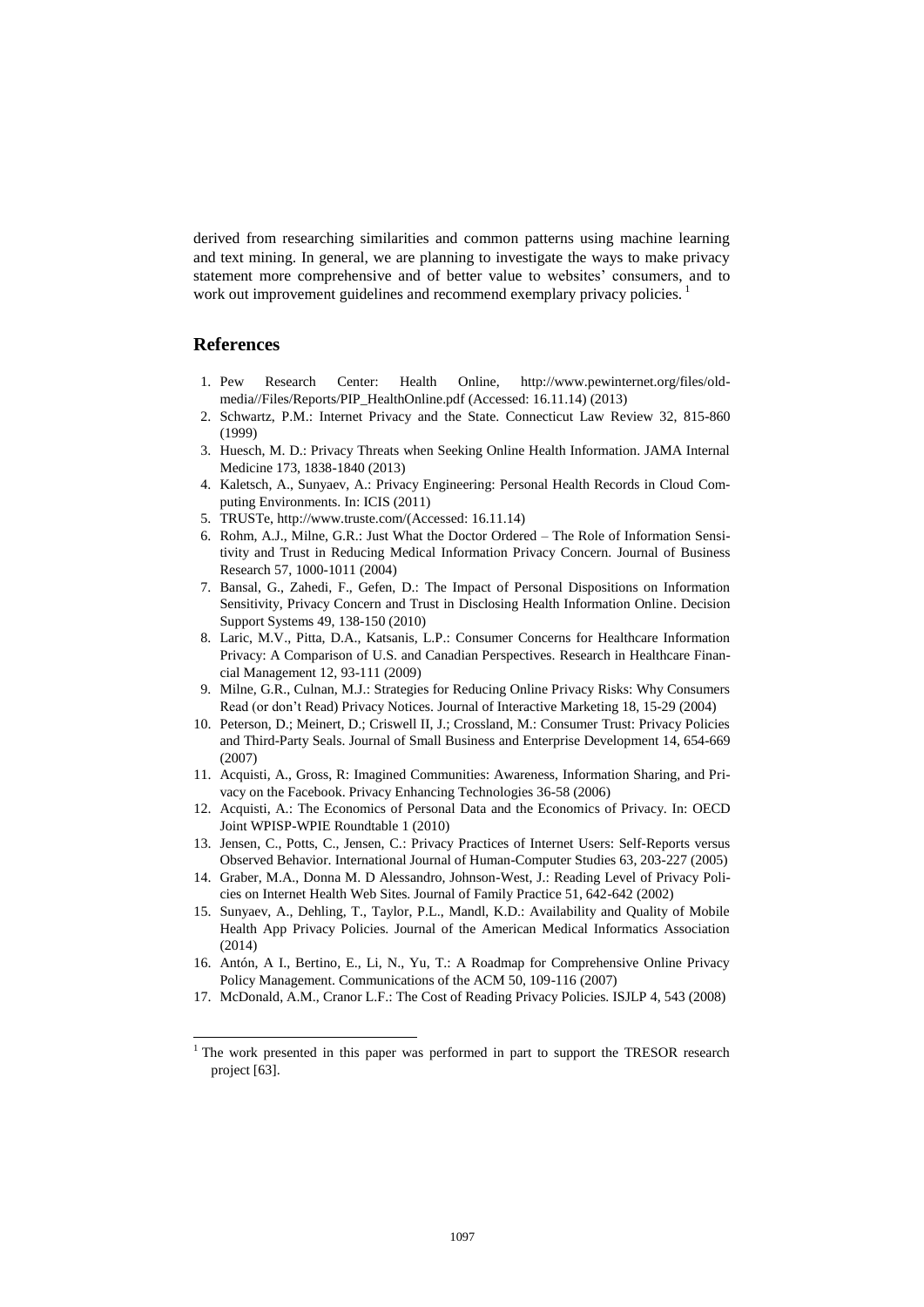- <span id="page-14-0"></span>18. McDonald, A.M., Reeder, R.W., Kelley, P.G., Cranor, L.F.: A Comparative Study of Online Privacy Policies and Formats. Privacy Enhancing Technologies, 37-55 (2009)
- <span id="page-14-1"></span>19. Ermakova, T., Baumann, A., Fabian, B., Krasnova, H.: Privacy Policies and Users' Trust: Does Readability Matter? In: AMCIS (2014)
- 20. Sultan, F., Urban, G. L., Shankar, V., Bart, I. Y.: Determinants and Role of Trust in e-Business: A Large Scale Empirical Study. MIT Sloan School of Management, [http://papers.ssrn.com/sol3/papers.cfm?abstract\\_id=380404](http://papers.ssrn.com/sol3/papers.cfm?abstract_id=380404) (Accessed: 16.11.2014) (2002)
- 21. Bansal, G.; Zahedi, F.; Gefen, D.: The Moderating Influence of Privacy Concern on the Efficacy of Privacy Assurance Mechanisms for Building Trust: A Multiple-Context Investigation. In: ICIS (2008)
- <span id="page-14-2"></span>22. Bansal, G.; Zahedi, F.; Gefen, D.: Efficacy of Privacy Assurance Mechanisms in the Context of Disclosing Health Information Online. In: AMCIS (2008)
- <span id="page-14-3"></span>23. Dinev, T., Xu, H., Smith, H. J., Hart, P.[: Information Privacy and Correlates: An Empirical](http://faculty.ist.psu.edu/xu/papers/ejis2013.pdf)  [Attempt to Bridge and Distinguish Privacy-Related Concepts.](http://faculty.ist.psu.edu/xu/papers/ejis2013.pdf) European Journal of Information Systems 22, 295-316 (2013)
- <span id="page-14-4"></span>24. Smith, H.J., Dinev, T., Xu, H.: Information Privacy Research: an Interdisciplinary Review. MIS Quarterly 35, 989-1016 (2011)
- <span id="page-14-5"></span>25. Gutwirth, S.: Privacy and the Information Age. Rowman & Littlefield (2002)
- <span id="page-14-6"></span>26. Westin, A. F.: Privacy and Freedom. Atheneum (1967)
- <span id="page-14-7"></span>27. European Parliament and Council: Directive 95/46/EC of the European Parliament and of the Council of 24 October 1995 on the Protection of Individuals with Regard to the Processing of Personal Data and on the Free Movement of Such Data, Official Journal 281, 31–50 (1995)
- <span id="page-14-8"></span>28. U.S. Department of Health & Human Services: Health Insurance Portability and Accountability Act of 1996 (HIPAA), <http://www.hhs.gov/ocr/privacy/> (Accessed: 08.12.14) (1996)
- <span id="page-14-9"></span>29. Clarke, R.: Introduction to Dataveillance and Information Privacy, and Definitions of Terms, http://www.rogerclarke.com/DV/Intro.html (Accessed: 12.08.14) (1999)
- <span id="page-14-10"></span>30. CNNMoney: Hackers … stole data on 4.5 million patients, [http://money.cnn.com/2014/08/18/technology/security/hospital-chs](http://money.cnn.com/2014/08/18/technology/security/hospital-chs-hack/index.html?iid=SF_T_Lead)[hack/index.html?iid=SF\\_T\\_Lead](http://money.cnn.com/2014/08/18/technology/security/hospital-chs-hack/index.html?iid=SF_T_Lead) (Accessed: 16.11.14) (2014)
- <span id="page-14-11"></span>31. Dinev, T., Hart, P.: Internet Privacy Concerns and Social Awareness as Determinants of Intention to Transact. International Journal of E-Commerce 10, 7-29 (2006)
- <span id="page-14-12"></span>32. Pollach, I.: What's Wrong with Online Privacy Policies? Communications of the ACM 50, 103-108 (2007)
- <span id="page-14-13"></span>33. BusinessDictionary: Definition of Privacy Policy, http://www.businessdictionary.com/definition/privacy-policy.html (Accessed: 16.11.2014)
- <span id="page-14-14"></span>34. W3C, http://www.w3.org/P3P/ (Accessed: 16.11.14)
- <span id="page-14-15"></span>35. Sadeh, N., Acquisti, A., Breaux, T.D., Cranor, L.F., McDonald, A.M., Reidenberg, J., Smith, N.A., Liu, F., Russell, C., Schaub, F., Wilson, S., Graves, J.T., Leon, P.G., Ramanath, R., Rao, A.: Towards Usable Privacy Policies: Semi-Automatically Extracting Data Practices From Websites' Privacy Policies. In: SOUPS (2014)
- <span id="page-14-16"></span>36. Hunteon Privacy Blog. 10 Steps to Multilayered Privacy Notice, [https://www.huntonprivacyblog.com/wp-content/files/2012/07/Centre-10-Steps-to-](https://www.huntonprivacyblog.com/wp-content/files/2012/07/Centre-10-Steps-to-Multilayered-Privacy-Notice.pdf)[Multilayered-Privacy-Notice.pdf](https://www.huntonprivacyblog.com/wp-content/files/2012/07/Centre-10-Steps-to-Multilayered-Privacy-Notice.pdf) (Accessed: 16.11.14)
- <span id="page-14-17"></span>37. Kelley, P.G., Bresee, J., Cranor, L.F., Reeder, L.W.: A Nutrition Label for Privacy. In: 5th Symposium on Usable Privacy and Security (2009)
- <span id="page-14-18"></span>38. KnowPrivacy, http://www.knowprivacy.org/ (2009)